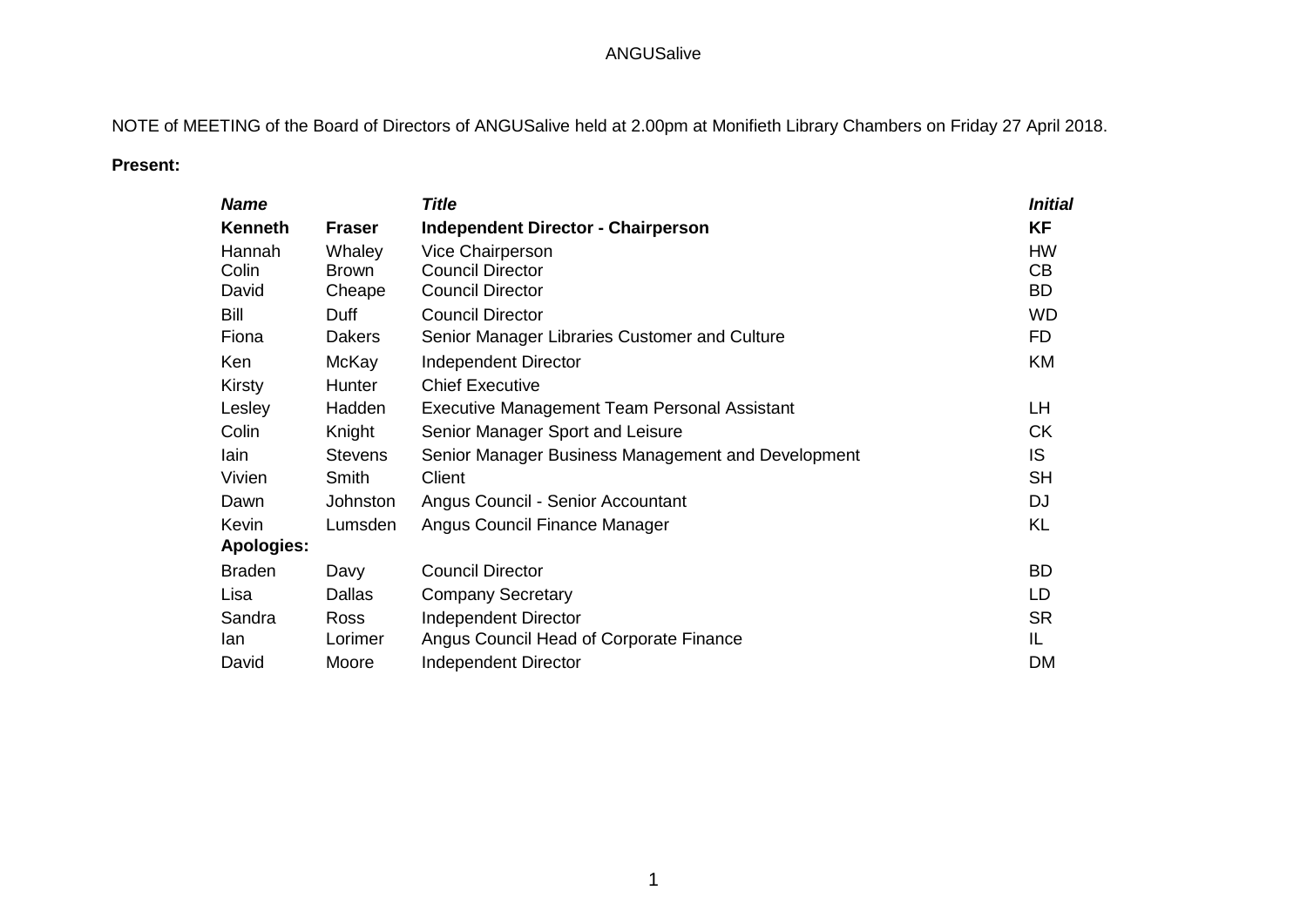| <b>Item No</b> | <b>Note</b>                                                                                                                                                                                                |
|----------------|------------------------------------------------------------------------------------------------------------------------------------------------------------------------------------------------------------|
| $\mathbf 1$ .  | <b>Welcome &amp; Apologies</b>                                                                                                                                                                             |
|                | KF welcomed everyone to the meeting.                                                                                                                                                                       |
|                | Apologies were received from Sandra Ross, David Moore, Braden Davy, Ian Lorimer, Lisa Dallas                                                                                                               |
| 2.             | <b>Declarations of Interest</b>                                                                                                                                                                            |
|                | Directors were asked to consider whether they had any declarations of interest in relation to any item on the agenda<br>for the meeting.                                                                   |
| 3.             | Minutes of Meeting on Friday 23 February 2018                                                                                                                                                              |
|                | The Directors approved the minutes of the above meeting.                                                                                                                                                   |
|                | Proposed as accurate by WD and seconded by KM                                                                                                                                                              |
| 4.             | Matters arising from the Minute of Meeting on Friday 23 February 2018                                                                                                                                      |
|                | KH provided an overview on discussions with Schools and Learning.                                                                                                                                          |
|                | KF has requested a critical pathway with respect to the Organisational review is created and presented to the<br>$\bullet$<br>Board at the meeting on 29 June 2018.                                        |
|                | IS to liaise with the marketing officer on status of the launch of the annual report in conjunction with the<br>$\bullet$<br>Launch of volunteer week                                                      |
|                | CK advised progress was continuing on the Review of ANGUSalive Membership and the Angus Club<br>$\bullet$<br>Excellence Scheme review. CK agreed a report would be presented to the Board meeting in June. |
|                | IS confirmed work was progressing and a report on Risk Assessment would be presented at to the Board<br>$\bullet$<br>meeting on 29 June 2018.                                                              |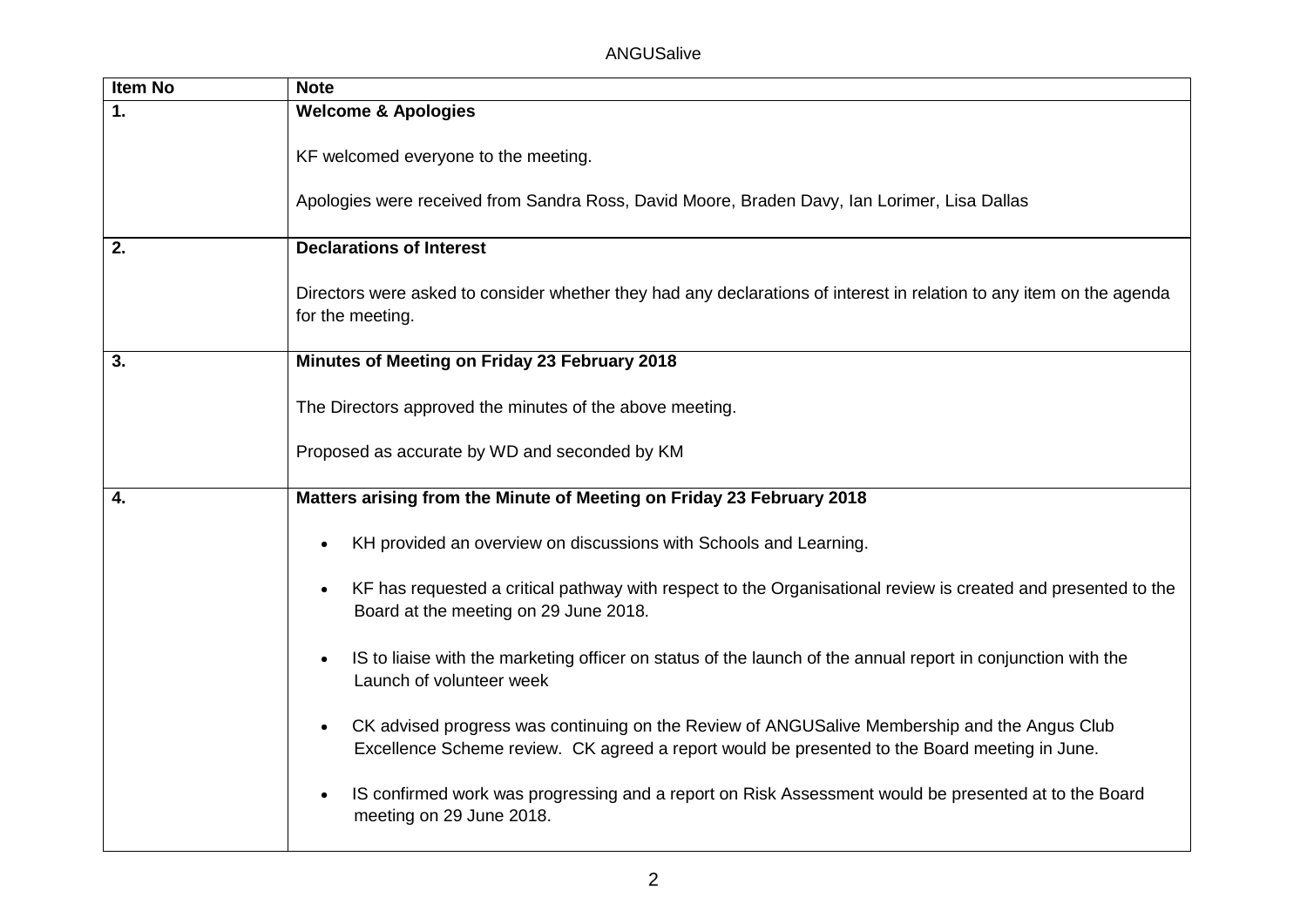|    | <b>William Lamb Studio</b><br>KH provided an update on discussions held with Angus Council on the William Lamb Studio. It has been<br>confirmed we will continue to look after the collection. Lisa Dallas liaising with external legal.<br>BD highlighted there may be an article in the press and advised we need to mindful of reputational damage.<br>The ANGUSalive press release to be shared with Board members by FD.<br><b>ANGUSalive Future Vision</b><br>A Project plan to be presented to the Board at the meeting on 29 June 2018. |
|----|-------------------------------------------------------------------------------------------------------------------------------------------------------------------------------------------------------------------------------------------------------------------------------------------------------------------------------------------------------------------------------------------------------------------------------------------------------------------------------------------------------------------------------------------------|
| 5. | <b>Chief Executive Update</b>                                                                                                                                                                                                                                                                                                                                                                                                                                                                                                                   |
|    | KH welcomed Vivien Smith (VS) in her new role as the client.                                                                                                                                                                                                                                                                                                                                                                                                                                                                                    |
|    | <b>Company Secretary</b><br>$\bullet$<br>The Board Unanimously agreed to appoint Lisa Dallas as Company Secretary who will replace Sheona<br>Hunter who retired from her position at the Board meeting on 16 February 2018.                                                                                                                                                                                                                                                                                                                     |
|    | <b>Gender Pay Gap Report</b><br>$\bullet$<br>KH advised we have now completed a comparison review of the data supplied for the Gender Pay Gap report<br>being compiled by Angus Council and identified a number of discrepancies and inaccuracies in the source<br>data. KH confirmed discussions were being held to agree a common approach and what is required legally<br>before finalising the mainstreaming report and in terms of prioritisation for now creating the Gender Pay Gap<br>Report.                                           |
|    | The board agreed a letter, to be drafted by the CE, expressing the Board's disappointment in missing this<br>important deadline due to the service provided is to be issued to Angus Council. The letter is to also include<br>the requirement to examine the present SLA as we move forward.                                                                                                                                                                                                                                                   |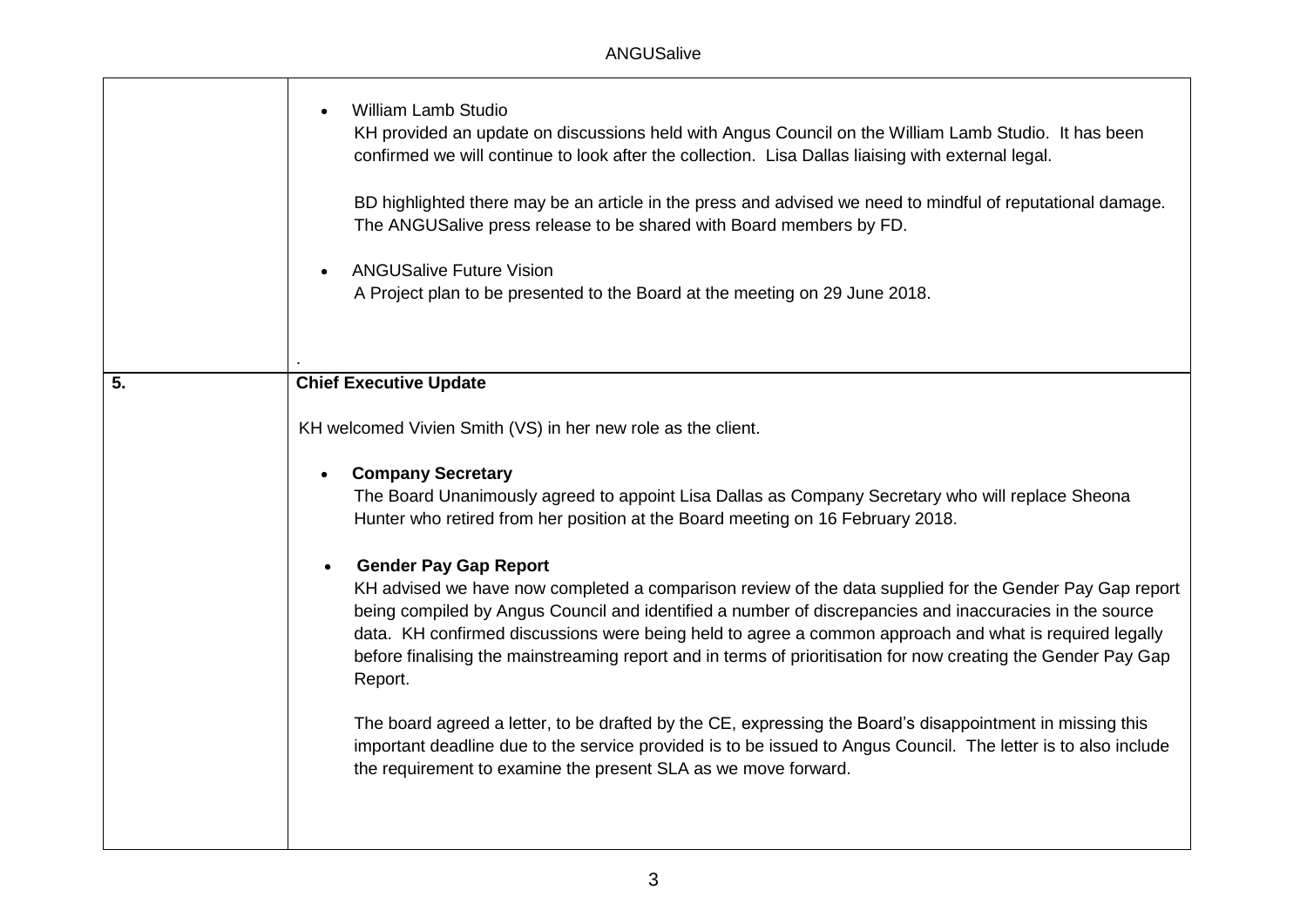critical pathway on current Service level agreements and what is required in the future. Update to be brought **Shared Services**  VS, SB, KH agreed a meeting should take place with strategic directors within Angus Council. KH to create a to board.

#### **Head Office Move**

 KH advised the ANGUSalive Head Office will be based at William Wallace House from 02 July 2018. Move will take place 28/29 June.

## **SPORTA Scotland Meeting**

 KH provided a overview of discussions at the SPORTA meeting and provided information on the grandfather clause with regards to Non Domestic rates.

#### Museums Galleries Scotland

Accreditation paper work has now been submitted to Museums Galleries Scotland.

### **Volunteering Strategy**

 Volunteering Strategy is being launched first week in June. ANGUSalive joins national Volunteers' Week Scotland's celebration to highlight the huge contribution made by volunteers in their facilities across Angus. KH confirmed ANGUSalive taking this opportunity to thank our current volunteers some of which have been volunteering for 10 plus years.

# **Organisational review update**

### **Employee Engagement**

 Employees can continue to approach senior management as they are out and about or their Outlook calendars are open if they would prefer to book a one-to-one meeting in their diary.

 Open and private surgeries will also be scheduled across Angus to provide employees with additional opportunities to speak to a member of the senior management team. Dates will be confirmed in the coming weeks.

# **Planning & Strategy Service Review**

 The Service Development and Programming roles within Phase 2 of the organisational review will now also be taken forward by the Planning/Strategy Review Group.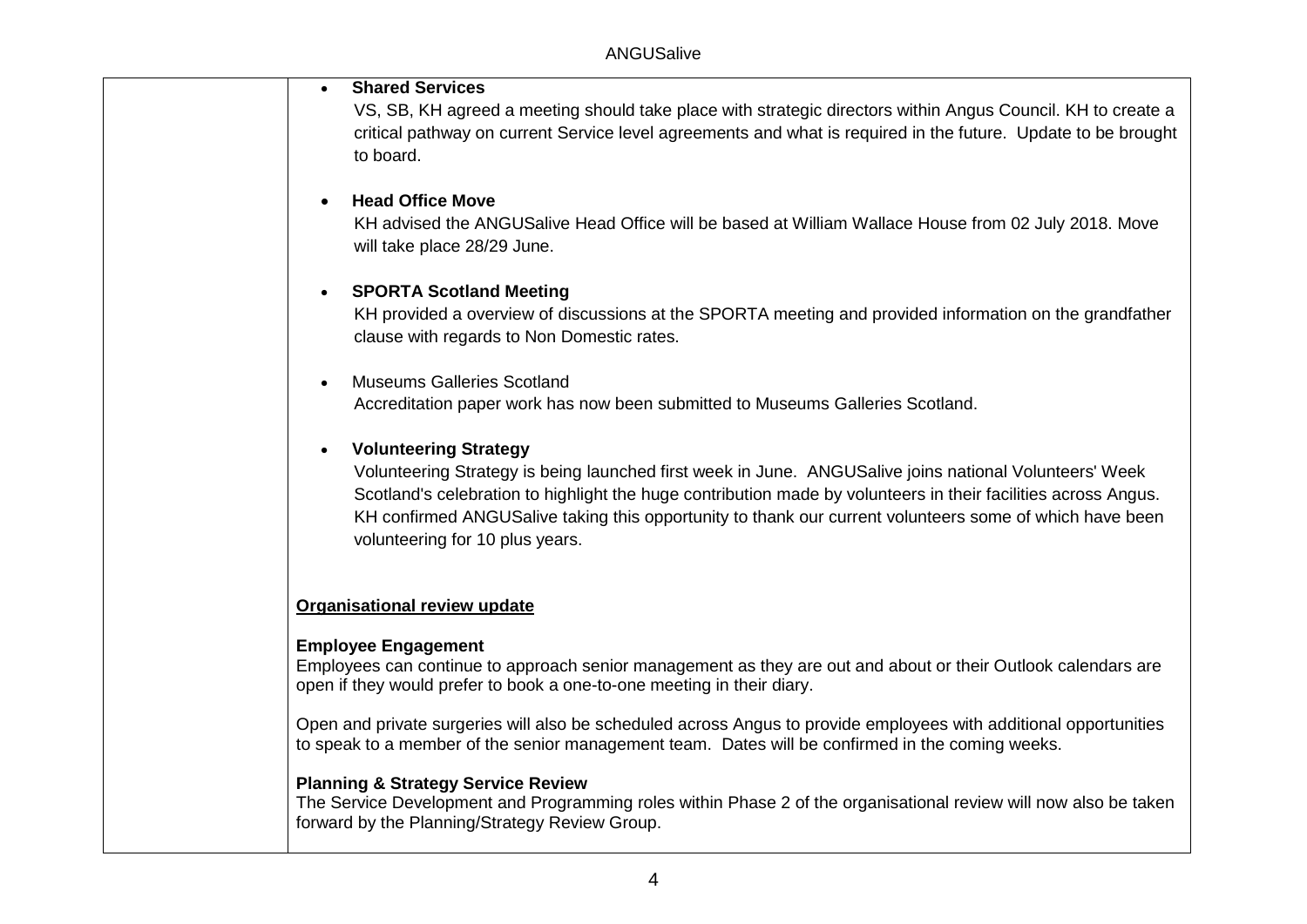## ANGUSalive

|    | The review of service development and programming roles in the remit of the wider planning/strategy service review<br>will provide a more connected and efficient approach given the dependencies between the roles.                                                                                                                                                                                                                                                                                           |
|----|----------------------------------------------------------------------------------------------------------------------------------------------------------------------------------------------------------------------------------------------------------------------------------------------------------------------------------------------------------------------------------------------------------------------------------------------------------------------------------------------------------------|
|    | The inter-related nature of the review groups means some of the service development and programming roles are<br>also included in other current/future service reviews.                                                                                                                                                                                                                                                                                                                                        |
|    | The next Steering Group meeting will be held on Thursday 31 May 2018.                                                                                                                                                                                                                                                                                                                                                                                                                                          |
|    | Work is progressing on job outlines and person specifications. Any new roles required are to be evaluated. The next<br>job evaluation panels will be held on 18 and 20 June and will be considering new posts in the culture and heritage<br>area of the organisation.                                                                                                                                                                                                                                         |
|    | KF requested a Critical Pathway is produced to included timelines and critical area and prediction of when the review<br>will be conclude.                                                                                                                                                                                                                                                                                                                                                                     |
|    | Critical Pathway to be presented to the next Board Meeting on 29 June 2018.                                                                                                                                                                                                                                                                                                                                                                                                                                    |
| 6. | <b>Report 13_18 Finance Update</b>                                                                                                                                                                                                                                                                                                                                                                                                                                                                             |
|    | The Board noted the content of Report 13_18.                                                                                                                                                                                                                                                                                                                                                                                                                                                                   |
|    | KL advised the VAT return for quarter 4 is due to be submitted no later than 7 May and will be subject to approval by<br>the Chief Executive prior to being submitted electronically via the HMRC on-line portal by the Finance Advisor.<br>KL highlighted there here has been an increase in the irrecoverable VAT budget of £19,000 (per paragraph 5.3<br>below) taking the irrecoverable VAT budget to £169,000 resulting in a projected underspend of some £51,000 per the<br>amended outturn noted above. |
|    | KL advised the outstanding debtor value has increased mainly to an invoice was raised to the Council on 30 March<br>for the additional management fee due in respect of the 2 community campuses. A further invoice to Angus Council<br>was raised on 30 March in respect of the quarter 4 fee for Education use of the dual facilities which Education have<br>agreed should be paid in full.                                                                                                                 |
|    | KL summarised the 2017/18 monitoring position against budget for ANGUSalive as a whole based on actual income<br>received / expenditure incurred up to 28 February 2018.                                                                                                                                                                                                                                                                                                                                       |
|    | The Board noted the management fee payable to ANGUSalive by Angus Council has increased by circa £195,000.<br>This is in acknowledgement of the increased costs incurred by ANGUSalive in the running of the Forfar and Brechin                                                                                                                                                                                                                                                                                |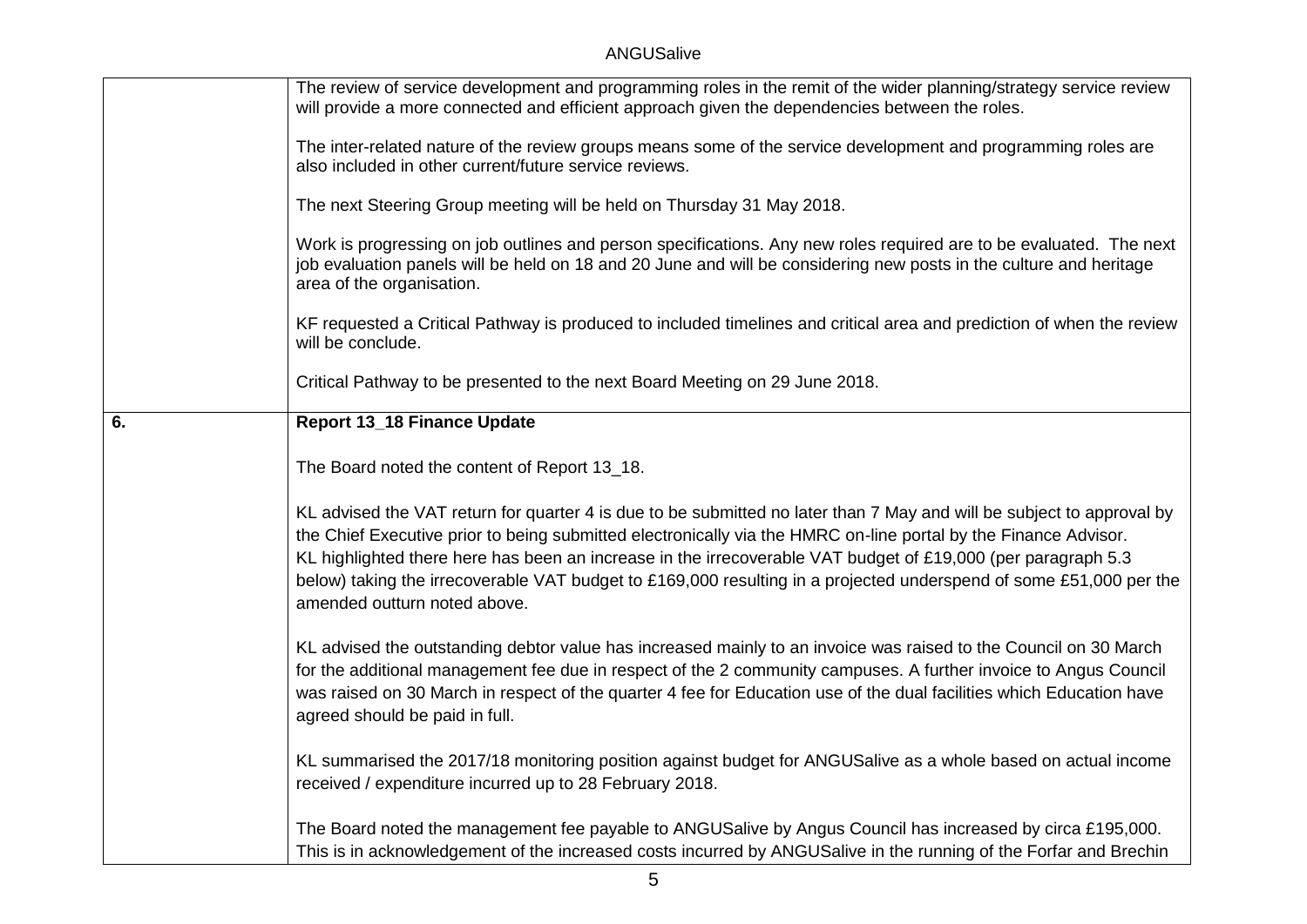|    | <b>Community Campuses.</b>                                                                                                                                                                                                                                                                                                         |
|----|------------------------------------------------------------------------------------------------------------------------------------------------------------------------------------------------------------------------------------------------------------------------------------------------------------------------------------|
|    |                                                                                                                                                                                                                                                                                                                                    |
|    | The Board noted a new capital project - internal refurbishment works at Signal Tower museum, led by ANGUSalive.                                                                                                                                                                                                                    |
|    | Works will be undertaken in 2018/19 but some property fees have started to be incurred in 2017/18.                                                                                                                                                                                                                                 |
|    | The Board further noted a new display case purchase project highlighted to the Board at its last meeting has now<br>slipped into 2018/19.                                                                                                                                                                                          |
| 7. | Report 14_16 Renewal & Repair Fund                                                                                                                                                                                                                                                                                                 |
|    | The Board noted it was agreed at the Board meeting on 23 February 2018 to make a provisional contribution to the<br>Recreation Renewal & Repair Fund and the intention to widen the R&R Fund to cover an IT refresh programme. The<br>board further noted equivalent entries would be made in the draft accounts of Angus Council. |
|    | The board agreed the value of the provisional contribution and approved the making of the necessary accounting<br>entries in the draft accounts of ANGUSalive and approved the approach of setting an annual base level budgeted<br>R&R Fund contribution.                                                                         |
|    | KL stressed the Board are only being asked to approve a provisional contribution for draft accounts purposes. If<br>required, the level of contribution can be amended between the draft and final accounts should the Board so<br>determine.                                                                                      |
|    | The Board unanimously agreed the recommended option that it is a requirement that a base level of contribution to<br>each element of the R&R Fund should be allowed for during the annual setting of the budget. It is recommended that<br>this should be at a minimum of £250,000 (equipment) and £150,000 (IT)                   |
| 8. | Report 15_18_Safety Health & Wellbeing                                                                                                                                                                                                                                                                                             |
|    |                                                                                                                                                                                                                                                                                                                                    |
|    | The Board noted the performance information in relation to Safety, Health and Wellbeing.                                                                                                                                                                                                                                           |
|    | The Board further noted the increase in PAM assist and asked SMT to continue to monitor.                                                                                                                                                                                                                                           |